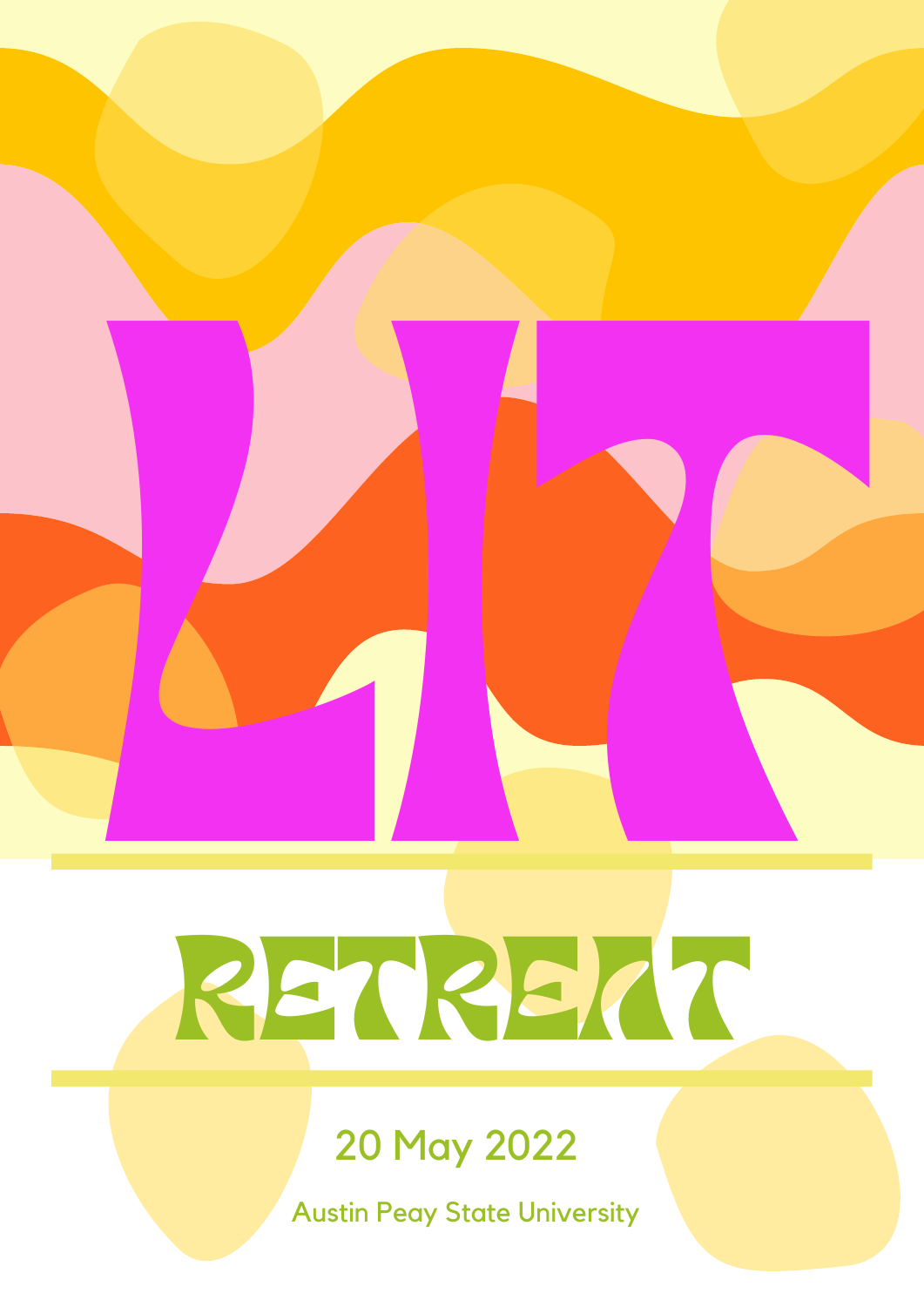May 20, 2022

#### **8:30 - 10am CST**

*Ballroom B & C: Breakfast, Morning Chat, & Welcome from the LIT Committee*

A very chill open. Come as you can, sign in, grab a bagel, and make sure to fill out the card asking you to vent a little. *Can you believe it when….???*

#### **10am CST**

*Room 305*: Labyrinths in the Library

*Presenter:* Andy Foskey, Lead Instruction Librarian at Chattanooga State Community **College** 

The labyrinth is a timeless tool found in cultures across the world. The twisting and turning path of the labyrinth can lead to increased mindfulness and introspection. In this session, we will delve into the history of the labyrinth, from its roots in ancient Greece, to the soaring cathedrals of medieval Europe. Labyrinths are now found in modern settings, such as churches and hospitals, and increasingly in schools and college campuses. We will examine the mental and physical health benefits of labyrinth walking, and share our experience holding a labyrinth walk at the library. There will even be a chance for participants to enjoy their own labyrinth walk. You will leave this session with a sense of inner calm, ready to develop your own labyrinth event at your library.

#### **OPEN ALL DAY: Room 312: The Quiet & Room & 310: Yoga Room**

Sometimes we need to just be still and a little stretchy. Pop into the Quiet & Yoga Rooms whenever you need a break and/or some gentle yoga. Even if that is all day we won't tell

#### **11am CST**

*Room 307:* Journaling for Creative Organization

*Presenter*: Grace Therrell, Student Success Librarian for Online Pedagogy, University of Tennessee, Knoxville

Join Grace for a highly interactive session on journaling for creative organization. For more about Grace's experience using journaling for organization in a new job, see the *Tennessee Libraries* article "Does Anyone Have a Map? Organizing, Prioritizing, and Planning as a New Academic Librarian": tnla.org/page/72\_1\_Therrell

Notebooks and writing supplies provided, but don't leave your favorite gel pens and stickers at home if you love to love them!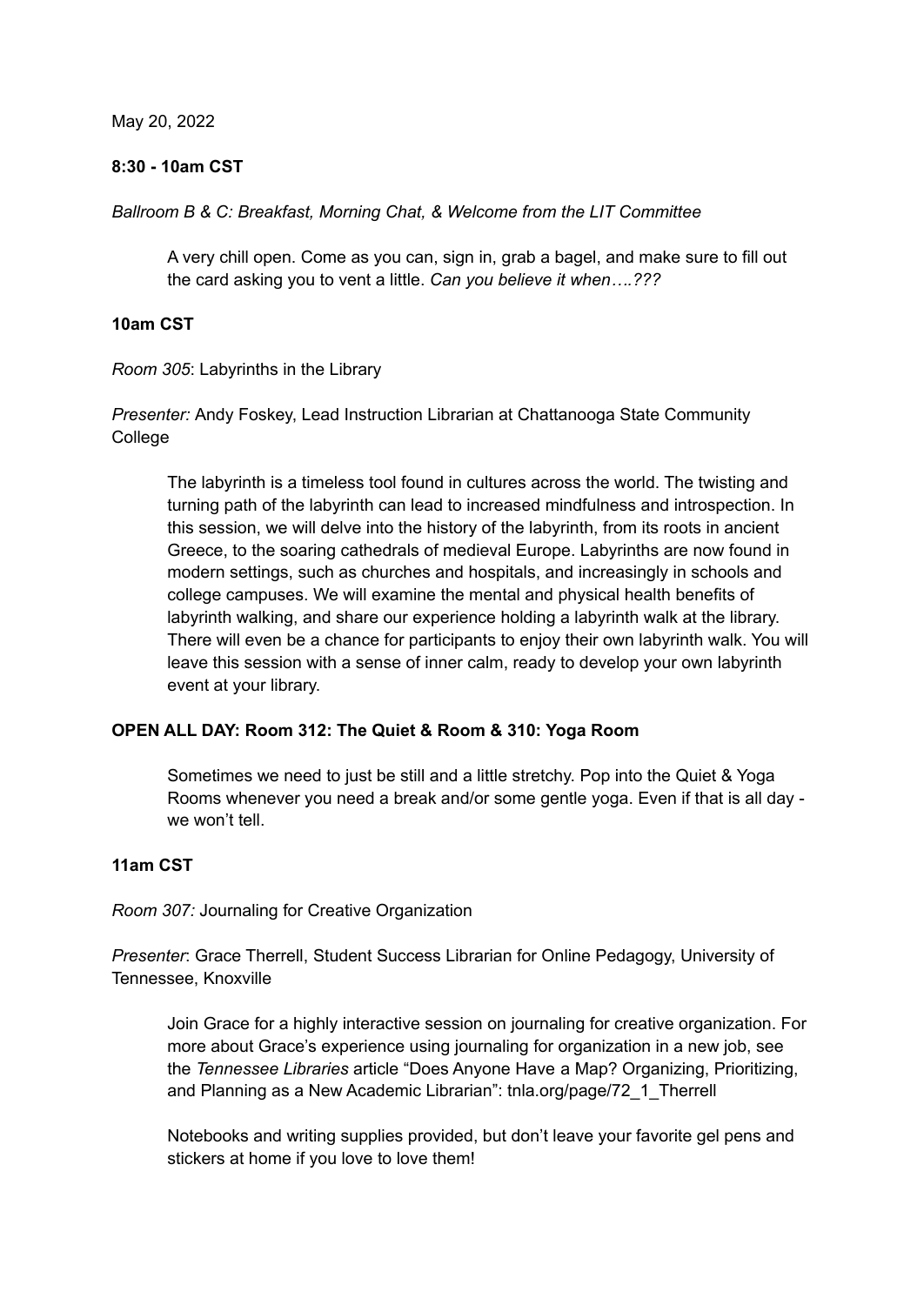*Room 305:* Pedagogy of Self-Care

*Presenters:* Dr. Adriane MF Sanders, Associate Professor of Psychological Science and Counseling, Austin Peay State University & Dr. Amanda Patrick, Assistant Professor of Sociology

This presentation represents an interdisciplinary perspective to help librarians understand the various challenges patrons have faced among the COVID pandemic as well as offer practical tips to adapt curriculum or perspective in a classroom setting. The presenters will dive into the psychosocial factors and resultant trauma affecting our community, particularly those in a university setting. They will also share how they promote awareness and understanding of the various forms of "trauma" in today's classrooms and the foundations of care-based pedagogy.

#### **Noon(ish) - 1pm CST - Lunch**

*Ballroom B & C*: Join us for a Mediterranean buffet alongside your Can You Believe It When? confessions (totally anonymous, of course).

#### **1 - 2:30pm CST**

*Room 307:* Starting a Meditation Practice

*Presenter:* Liz Norell, Associate Professor of Political Science, Chattanooga State Community College

We are so lucky to have Liz Norell from Chat State with us! Political science professor, yogi, and life coach, Liz will share a brief talk about the power of meditation in your life, offer a sense of how to achieve and maintain a meditation practice, and then provide an approachable guided meditation. Find out more about Liz at liznorell.com.

*Room 305:* Imposter Phenomenon Talk "Therapy" Roundtable

*Presenter:* Caitlin Harrington, Head of Information Access Services, Electronic Resources Librarian, University of Memphis

Imposter phenomenon is feeling fraudulent in your own area of expertise. Sound familiar? Find a supportive and affirming community and join this roundtable conversation about the experience of imposter phenomenon.

#### **2:30pm CST**

#### **French Exit to Strawberry Alley Ale Works**

After all that self-care and reflection, you deserve a beer. LIT Committee Members will lead a contingent to the Strawberry Alley Ale Works in downtown Clarksville. See more at saaleworks.com.